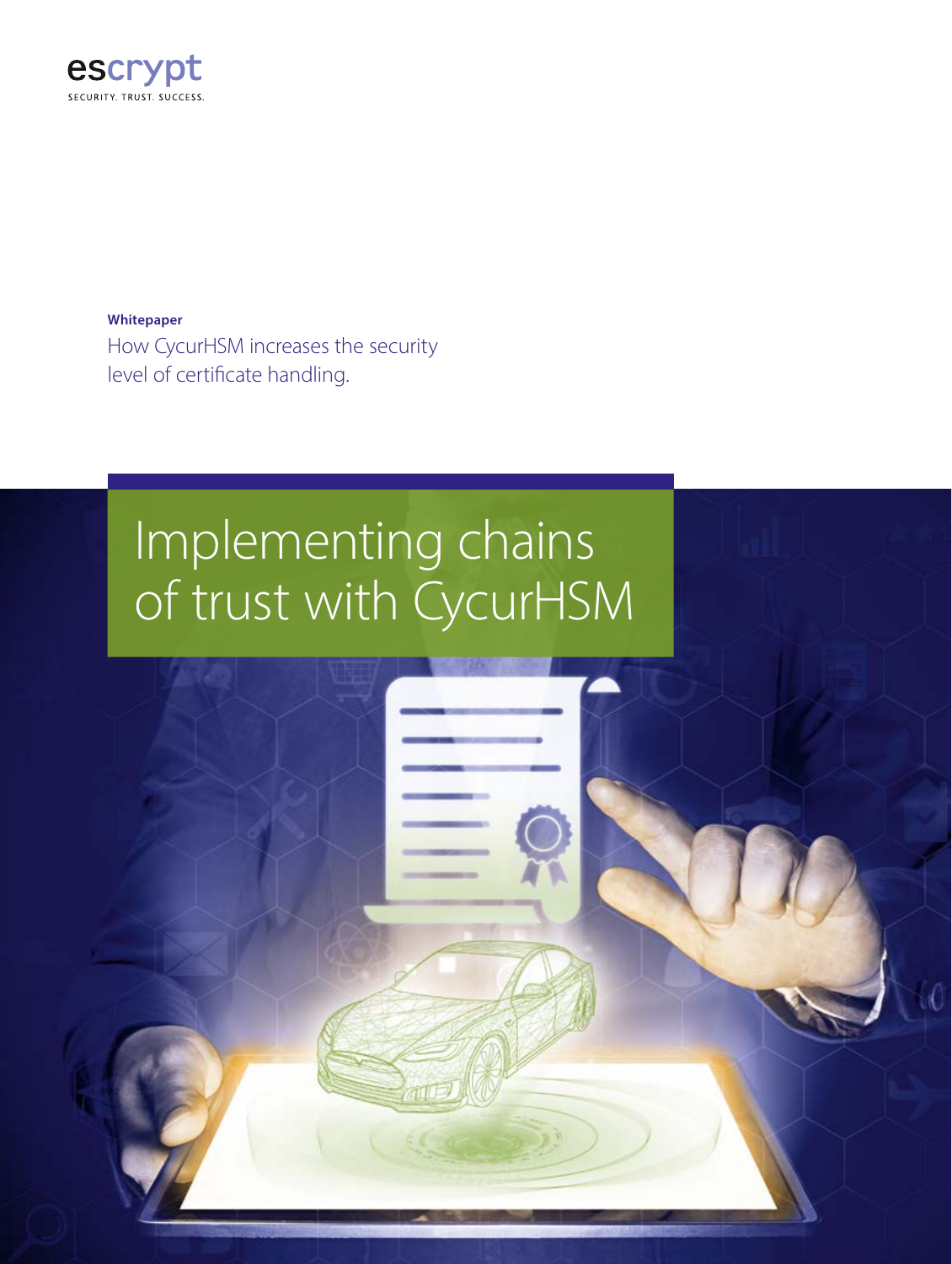From version 2.5.6 onwards, CycurHSM supports X.509 certificate security use cases. Users may implement chains of trust based on certificates that are protected by the HSM. With the functionality provided it is possible to build secure authentication or authorization services.

It is vital to understand how an HSM can increase the security level of certificate handling, since certificates are by definition public elements: A set of certificates – called parent or "root" certificates – are part of the HSM code flash. Therefore, they are part of the protected space and become part of the HSM root of trust.

The basic operation of secure certificate handling is the injection of a certificate. In this process, the HSM copies the certificate into its secure RAM and checks the authenticity of the certificate against parent and injected certificates (digital signature verification). It is possible to build a secure ECU certificate store using this feature. That is, the trust level of the HSM firmware is transferred to the certificates. It is possible to perform basic parsing operations on injected certificates. CycurHSM supports reading out the issuer, subject and serial number fields. X.509 custom extensions not known to CycurHSM are not supported or ignored.

a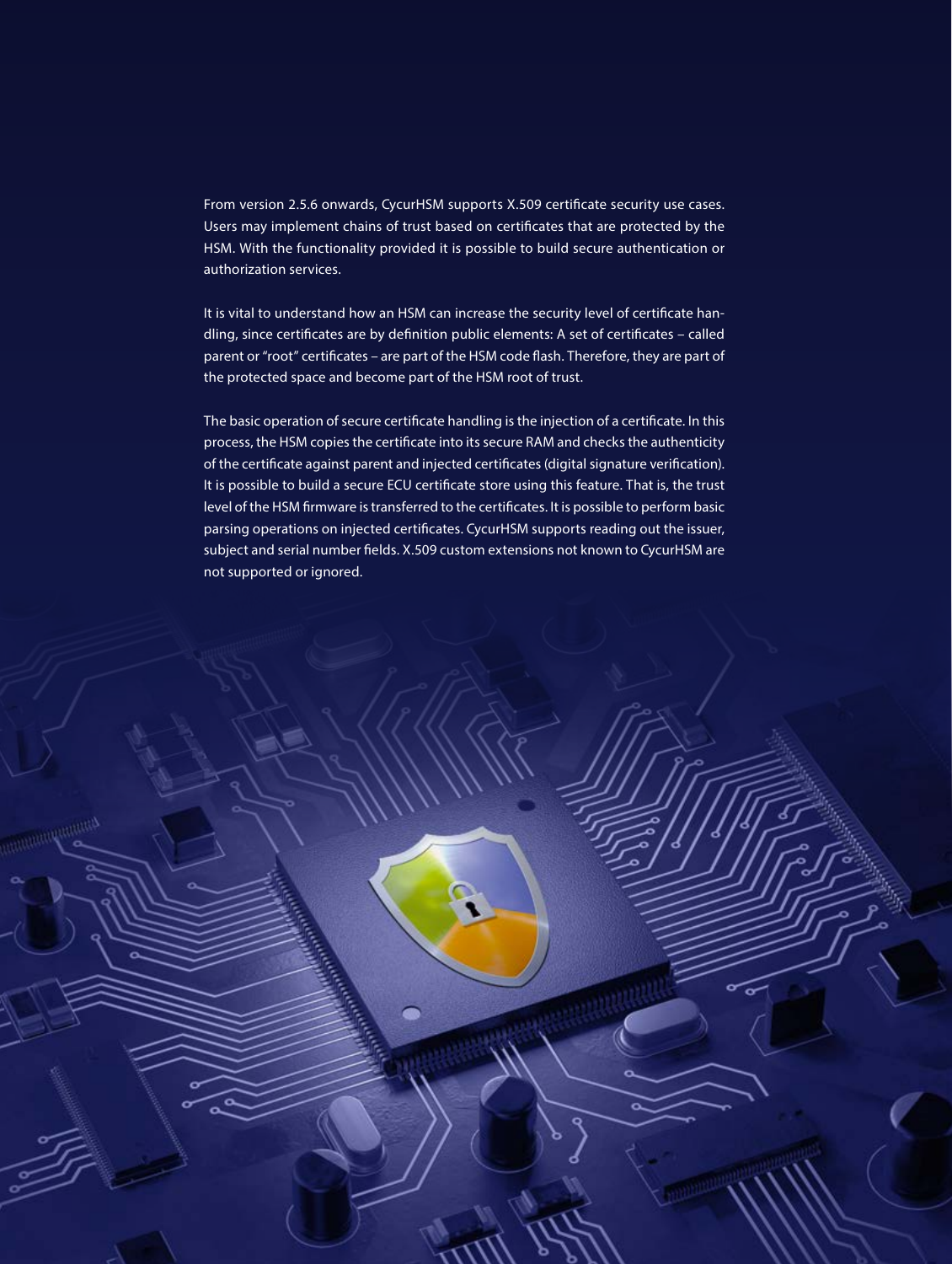### **Contents**

| Building a secure certificate storage              | 4 |
|----------------------------------------------------|---|
| Processing certificate chains                      | 5 |
| Certificate signing requests                       | 6 |
| Storage of CSR using the X.509 feature             | 6 |
| Storage of CSR using the generic secure data store | 6 |
| Summary                                            | 7 |
| Contact                                            |   |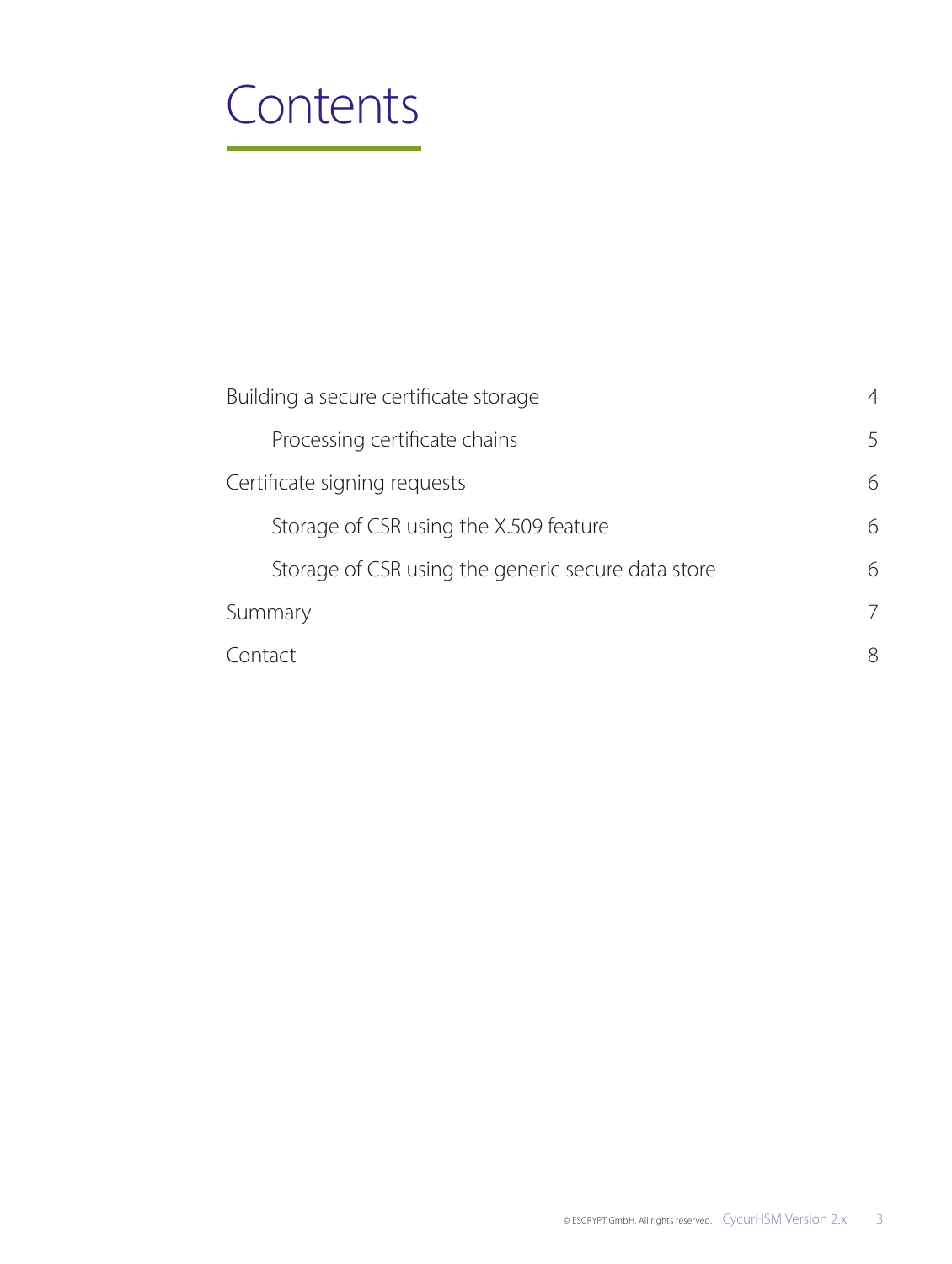## Building a secure certificate storage

It is possible to secure a large set of certificates with CycurHSM. However, the user must be aware that the available code flash of the HSM is typically very limited. A typical setup is to offer three slots for X.509 v3 certificate with a size of 1536 bytes. The actual value may vary and is listed in the delivery notes shipped with your CycurHSM variant.

In order to secure a larger set of certificates they are stored on the application side, preferred within a consecutive memory block. Optionally, the CycurHSM trusted boot feature may be used to ensure the authenticity of this memory block. The user defines a trusted boot software part covering the certificates. The HSM can check this block during boot or in the background during runtime (RTMD). It is possible to configure CycurHSM to reject access to keys and certificates if a manipulation is detected. An attacker is no longer able to replay broken certificates or to insert a manipulated chain of trust.

This approach already establishes a trusted certificate store even without the X.509 certificate feature. If this approach is not feasible, e.g. because the OEM software update specifications do not allow for correct handling of the certificate store within in the ECU bootloader, the X.509 certificate feature can be used. The trust level is established if certificates on the application side are part of certificate chains linked to the parent certificates within the HSM protected space as depicted below.



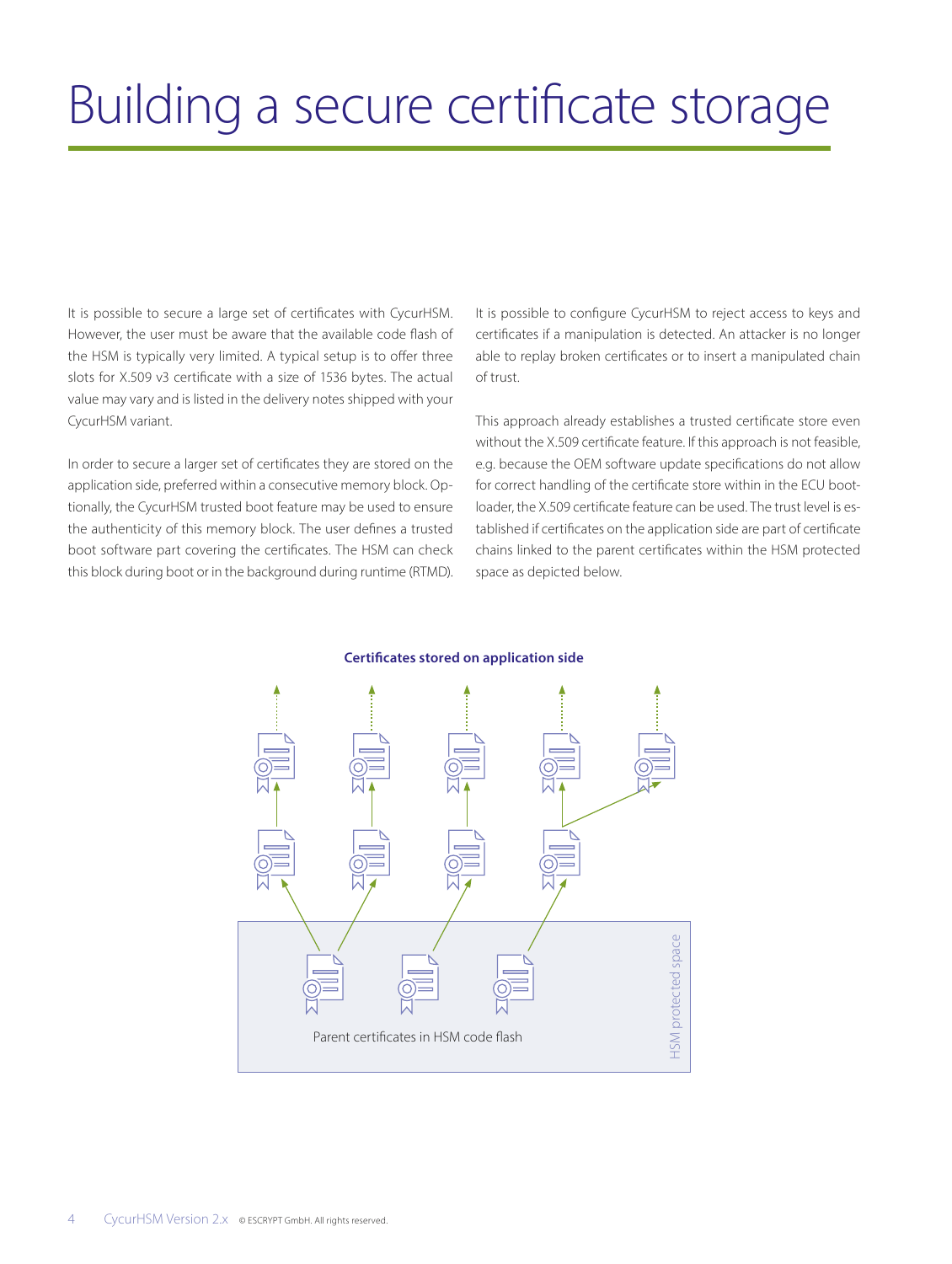#### **Processing certificate chains**

When processing certificate chains, the typical hardware limitations of the HSM must be considered: The available secure RAM is limited for most HSM systems, with a typical value of 40 kB. The space reserved for injecting keys or certificates is typically limited to 5kB. The actual value may vary and is listed in the delivery notes shipped with your CycurHSM variant as well.

To accommodate for this limitation the processing of a chain uses a element-by-element approach. Starting from a certificate that is signed by a certificate in the HSM, the user can search and extract the next certificate in the chain on the application side. CycurHSM will consider the previously injected certificate in the "root certificate search". After injecting this second certificate, it is recommended to release the previous one to free up RAM. By following this scheme, the user may process certificate chains with arbitrary length.

#### User code (Pseudo code)

1. Find intermediate certificate N in certificate store

- 2. Inject intermediate certificate N into HSM
- 3. Find intermediate certificate N+1 in certificate store
- 4. Inject intermediate certificate N+1 into HSM
- 5. Release intermediate certificate N from HSM (free up RAM)
- 6. Repeat steps 3-5 until desired user certificate is reached
- 7. Perform desired operation on the certificate
	- **Using CycurHSM certificate parser (extract public key or basic** information)
	- **Using user code / application sided certificate parsing lib, e.g.** CycurLib

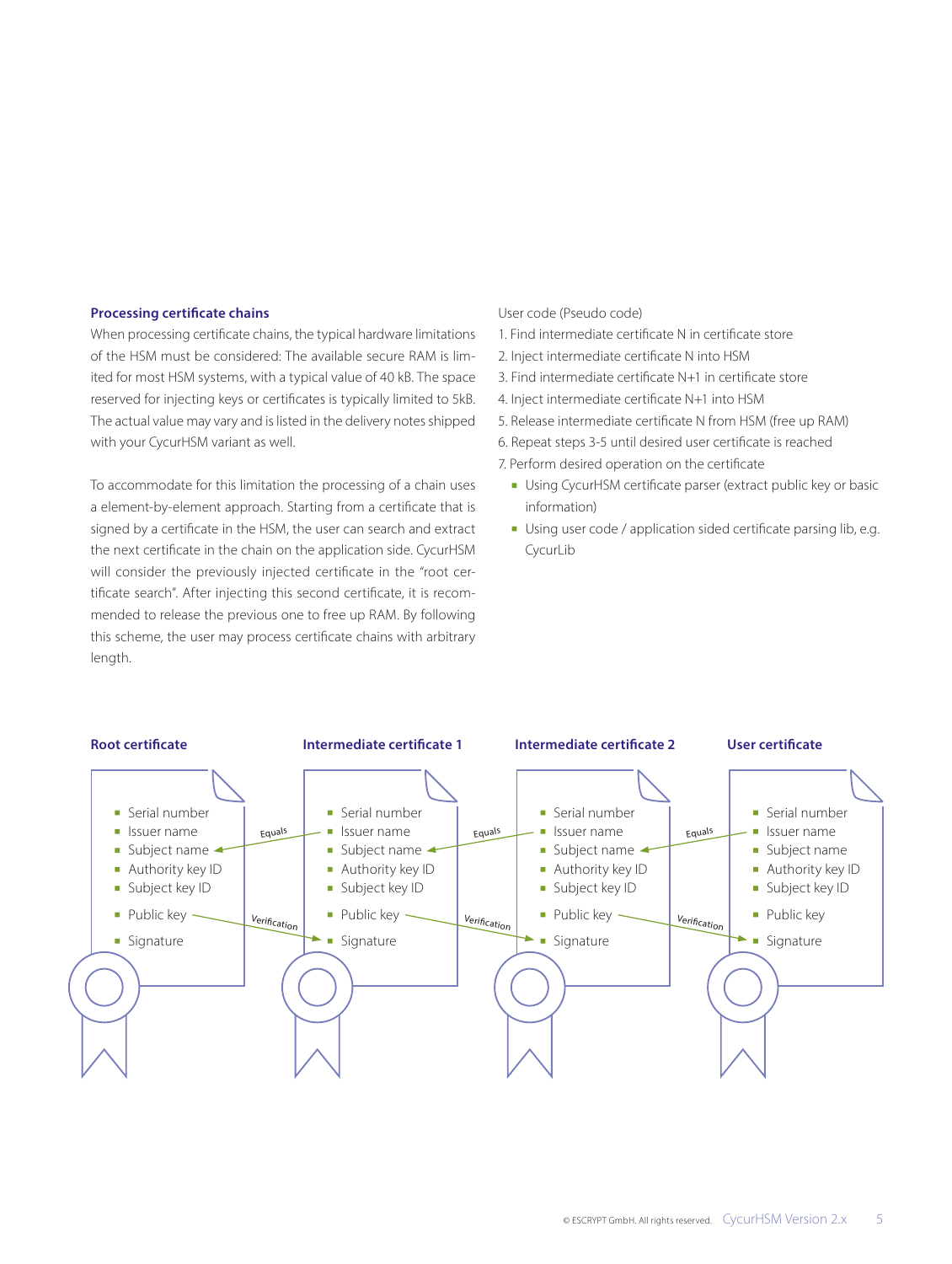# Certificate signing requests

It is possible to establish certificate based ECU authentication using CycurHSM. The system security design typically incorporates certificate signing requests (CSR). The CSR is created during ECU production and / or in the field, if a certificate needs to be renewed.

The security critical operation for creating a CSR is the generation of a asymmetric key pair. CycurHSM supports the generation of RSA and several ECC based key types. The user cannot extract the generated private key from the HSM, while it is possible to export the public key to the application side.

The typical steps for generating a CSR thus are:

- 1. Request generation of a key pair from CycurHSM
- 2. Extract generated public key
- 3. Create CSR data structure
- 4. Request signature of CSR structure using the generated private key
- 5. Complete CSR with the signature

Note that the format of the CSR is customer-specific and not security critical. Therefore, the responsibility for creating the structure and respective content is with the user.

There are two possibilities to store the CSR, if needed.

#### **Storage of CSR using the X.509 feature**

After creating the CSR, the user communicates it to the respective PKI where an identity certificate is created. This certificate is communicated to the ECU. The user now injects this certificate into the HSM. This is possible because the HSM includes a parent certificate of the PKI that has the correct public key for verifying the signature of the identity certificate. The user persists the injected certificate to one of the configured X.509 certificate slots. This method does not store the CSR itself, but the requested certificate.

#### **Storage of CSR using the generic secure data store**

If the CSR itself should be stored (in addition), the generic secure data store can be used. The prerequisite is that the CycurHSM variant has a sufficiently large data block configured. After creating the CSR, the user will persist the CSR without further processing to this data block. It is possible to configure the data block as "write-once". With this, the CSR may be stored e.g. during production and cannot be changed afterwards. The user may read the CSR at any time to request a certificate. It is also possible to store the requested certificate in such a generic block. However, with this approach it is not possible to build chains of trust as described in section 2 of this document. ■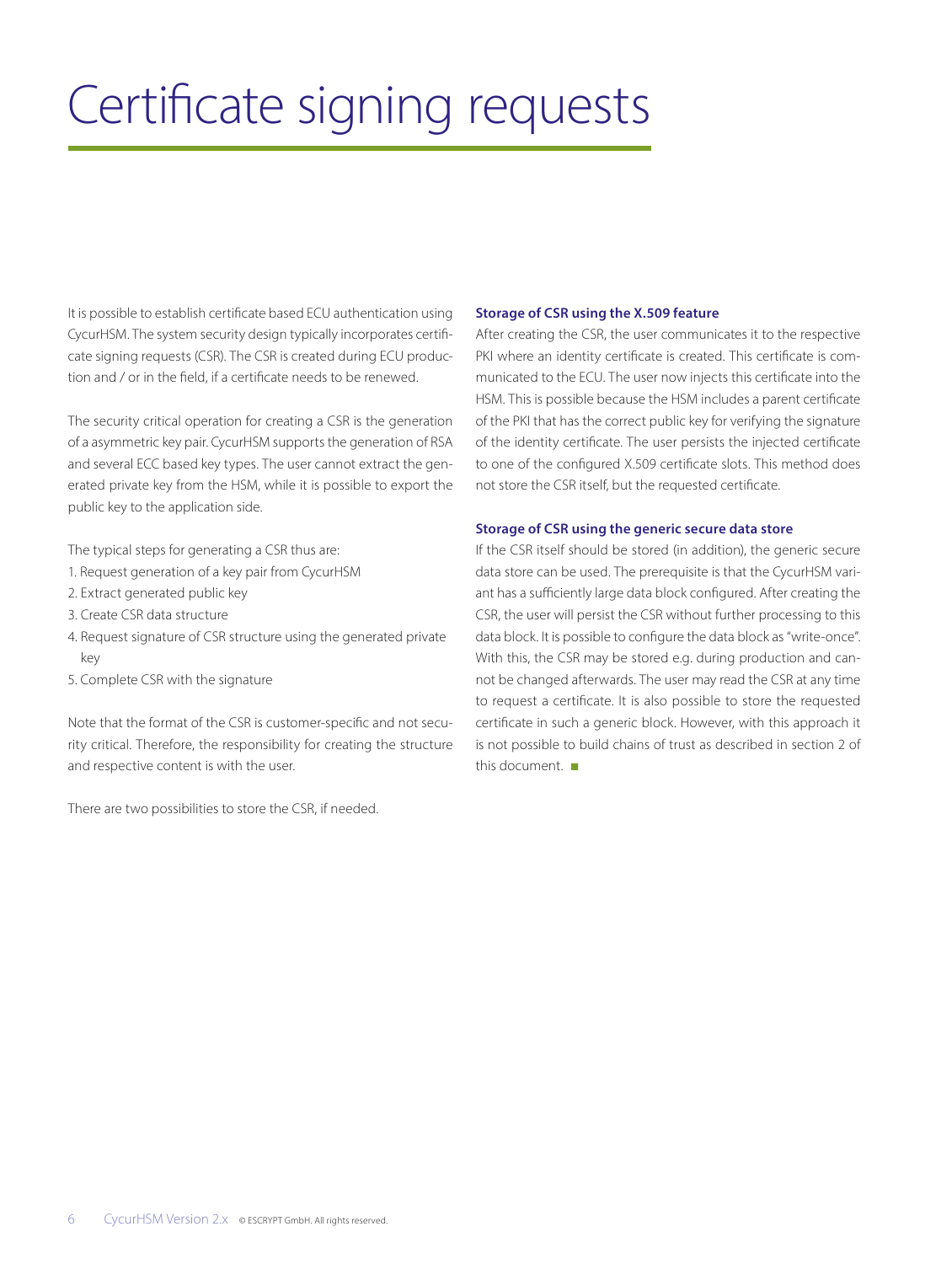# Summary

CycurHSM offers a strong approach to realize OEM certificate service requirements. Using CycurHSM's X.509 certificate processing offers the following key benefits:

- Creating a strong root of trust based on certificates for e.g. firmware authentication
- Manipulation of trust / certificate stores is prevented
- Toolbox approach gives the user a high degree of freedom for customization